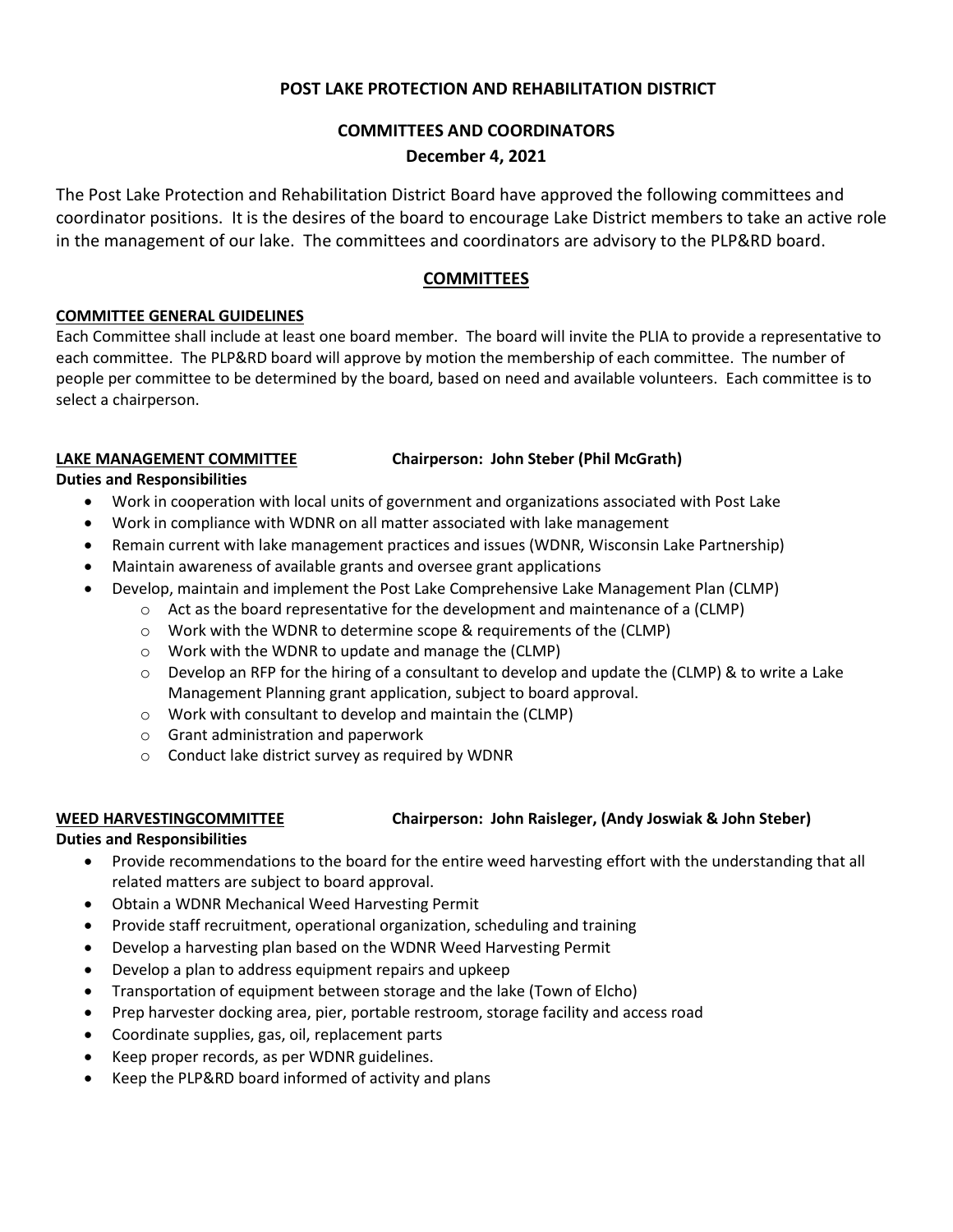### **BOAT LANDING COMMITTEE: Chairperson: John Steber (Jeff McKinney, Tim Prunty, Andy Joswiak & Al Wendorf) Duties and Responsibilities**

- Provide oversight and recommendations for the maintenance and upkeep of the three public boat landings
- To include parking lots, ramps, piers, boat landing signage, grounds and portable restrooms
- Provide a yearly evaluation/condition report for the district's three boat landings
- Provide recommendations for short term and long-term plans to address needed repairs and improvements
- Develop improvement plans, specifications, request for proposals and oversee completion of projects, all subject to board approval

### **LAKE SAFETY COMMITTEE Chairperson: Andy Joswiak (John Raislinger)**

### **Duties and Responsibilities**:

- Provide to the board oversight and recommendations for all matters related to lake safety
- To include but not restricted to; buoy placement, buoy upkeep & replacement, on lake safety signage, Slow No Wake issues, and all other matters related to lake safety
- Coordinate placement of buoys with the WDNR and obtain appropriate permits
- Installation and management of all lake buoys
- Upkeep, maintenance, and purchase of lake buoys
- Upkeep and maintenance of the buoy pontoon boat
- Respond to damaged and dislodged buoys

### **DAM MANAGEMENT COMMITTEE Co-Chairpersons: Co-Chairpersons: John Steber & Jeff McKinney (Andy Joswiak)**

### **Duties and responsibilities:**

- Hire and oversee the activities of the Dam Tender
- Oversee and actively manage the Inspections, Operation and Maintenance Plan
- Actively manage the Post Lake Emergency Action Plan & keep plan current
- Flood Plain Plan Updates
- Bank erosion control (work with Langlade County)
- Work with the DNR to manage lake levels
- (Next inspection date 2025)